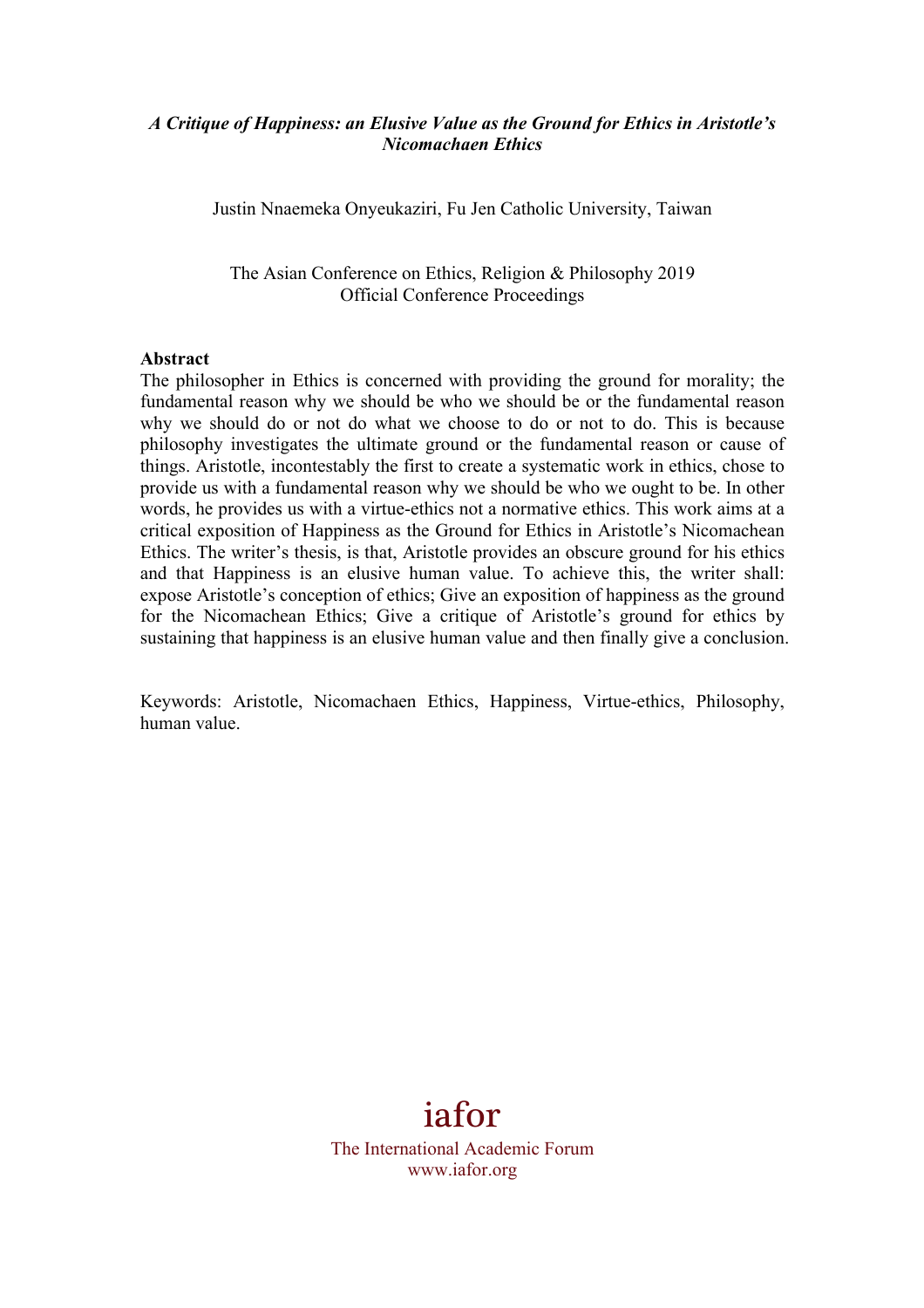# **1. Introduction**

Timothy Williamson, begins the introduction of his work entitled, "The Philosophy of Philosophy", by asking the question: "What can be pursued in an armchair?" He immediately goes ahead to give a response to his own question, thus:

Every armchair pursuit raises the question whether its methods are adequate to its aims. The traditional methods of philosophy are armchair ones: they consist of thinking, without any special interaction with the world beyond the chair, such as measurement, observation or experiment would typically involve. (Timothy Williamson, 2007,1)

It is not contestable, to say that every serious philosophizing or to be a philosopher at all, demands spending quantitative and qualitative time in an "armchair." For philosophy generally speaking, involves the love of wisdom via the contemplation of truth, the good and the beautiful. Philosophy, hence, demands serious critical thinking and speculation. Thus, to think seriously requires a still, quiet and reflective posture and position, which could metaphorically be called an "armchair." The attraction towards the text of Timothy Williamson, above is to draw the attention of those who engage in philosophical thinking, to pay serious attention to the fundamental relationship that must exist between the methods and ends of philosophical thinking. Thus, it is not to indict the profound philosopher par excellence, Aristotle, as an armchair philosopher. However, today, it is pertinent to ask: Is the thesis of Happiness as the ground of ethics, a pursuit in an armchair?

Today, in order to balance the methods and ends of our engagements on ethical philosophizing, it is therefore necessary to raise the question: What is the philosophy of Ethics or Morality? In other words, what is the primary task of the philosopher in engaging in ethical or moral thinking? The writer contends that the task of the philosopher in Ethics is to provide the ground for morality; is to make clearly and distinctly the fundamental reason why we should be who we should be or the fundamental reason why we should do or not do what we choose to do or not to do. This is because philosophy investigates the ultimate ground or the fundamental reason or cause of things. Thus, philosophy of ethics, should investigate the ultimate ground or cause (reason, end) of ethics. It is not strictly speaking its task to define morals nor suggest good moral behaviours or values. While Socrates-Plato, dealt with ethical issues under the philosophical discourse of politics and epistemology, Aristotle, could be said to be the first who in its own right, endeavoured to investigate the philosophy of ethics. Hence, Aristotle, who is incontestably the first western philosophy, to create a systematic work in ethics, chose to provide us with a fundamental reason why we should be who we ought to be. In other words, he provides us with a virtue-ethics not a normative ethics. In executing this task, Aristotle posits, Happiness, as the ultimate ground of Ethics. In an age, where individuals seek happiness, to lead a happy life, in a totally solitary, free and subjective manner, the idea of happiness has become a human value under severe strain for a philosophical consideration. There is no better person to consider on the matter of happiness as its relates to ethics and morality, than Aristotle. This is because Aristotle in his Nicomachean Ethics, and by extension in his Eudemian Ethics, posits happiness as the ground for Ethics. At the current time, with a high level of depression and self-inflicted violence, it is pertinent to put Aristotle's happiness-ethics thesis on a critical trial.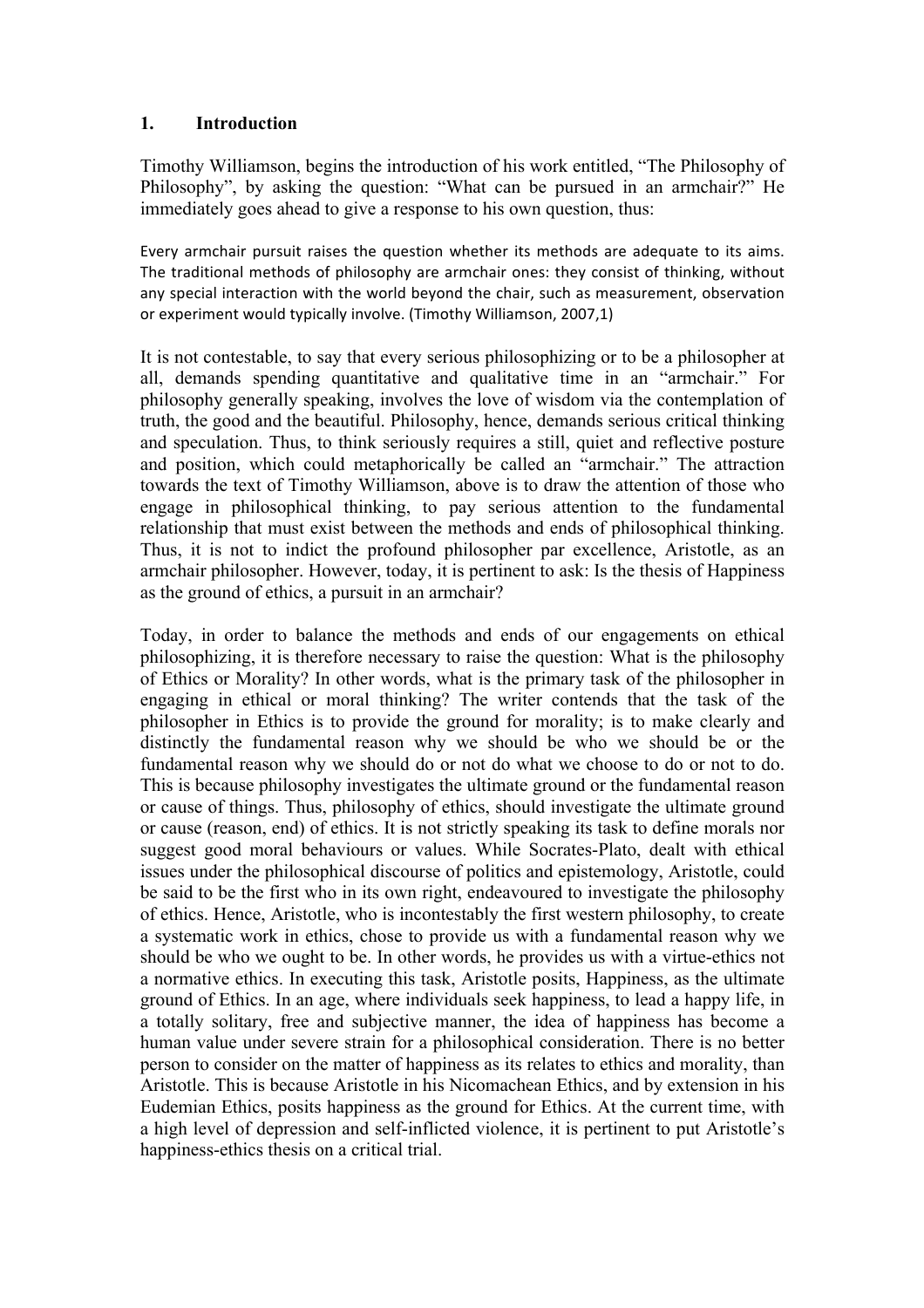Thus, this work aims at a critical exposition of Happiness as the Ground for Ethics in Aristotle's Nicomachean Ethics. The writer's thesis is that Aristotle provides an obscure ground for his ethics and that Happiness is an elusive human value. To achieve this, the writer shall: expose Aristotle's Conception of Ethics; Give an Exposition of Happiness as the Ground for the Nicomachean Ethics; Give a Critique of Aristotle's Ground for Ethics by sustaining that Happiness is an elusive human value and then finally give a Conclusion.

# **2. Aristotle's Conception of Ethics**

<u> 1989 - Johann Stein, fransk politik (d. 1989)</u>

The primary objective of the *Nicomachean Ethics*, is to investigate the highest or ultimate good attainable to the human person. It is clear from Aristotle's *Nicomachean Ethics*<sup>1</sup> that his conception of Ethics is teleological, that is to say he posits an end, which is the good, of which human actions and life should be oriented. The first line of his Nicomachean Ethics read thus: "Every art and every inquiry, and similarly every action and pursuit, is thought to aim at some good; and for this reason the good has rightly been declared to be that at which all things aim." (NE, Bk 1, 1094d1, 1) In other words, to avoid the problem of infinite regress, Aristotle posits 'the good' (the *Summum Bonum*) as the end of human pursuit. He maintains thus:

If, then, there is some end of the things we do, which we desire for its own sake (everything else being desired for the sake of this), and if we do not choose everything for the sake of something else (for at that rate the process would go on to infinity, so that our desire would be empty and vain), clearly this must be the good and the chief good. (NE, Bk 1, 1094d1, 20)

For Aristotle, the good of every human pursuit categorically is "*Eudaimonia*" a Greek word translated as happiness or wellbeing, presently "human flourishing" is considered the most accurate translation of the word. We find similar teleological approach to Ethics in the Ethics of Thomas Aquinas, who unsurprisingly as a Theologian cum Philosopher posits 'the good' (the *Summum Bonum*) of human pursuit categorically as God, the Christian God revealed in the Judeo-Christian Scriptures. This approach to ethics is different from the Deontological approach purported by Immanuel Kant and the Utilitarian approach advocated by Jeremy Bentham and the Mills.

Aristotle conceives Ethics more as an art than as a science, for he agrees with his predecessor, Plato, that Ethics deals with the particulars. If Ethics deals with the particulars but not the universals, this proposition, conflicts with the essential character of the sciences which nature deals with universal and strictly necessary principles. He himself asserts that "Scientific knowledge is judgment about things that are universal and necessary, and the conclusions of demonstration, and all scientific knowledge, follow from first principles (for scientific knowledge involves apprehension of a rational ground)." (NE, Bk 6, 1140b1, 30) To this effect, Aristotle maintains that Ethics deals with practical wisdom not intellectual wisdom, for practical wisdom deals with things that are variable not things that are invariable as in

<sup>&</sup>lt;sup>1</sup> Michael Pakaluk, explains that, 'The Greek word which means "pertaining to traits of character" is *ethike*, then, in the historic and original sense of that term. (It is called "*Nicomachean*" after Aristotle's son, Nicomachus, but whether because it was dedicated to Nicomachus or because Nicomachus was the editor, we do not know.)' (Michael Pakaluk, 2005, 4)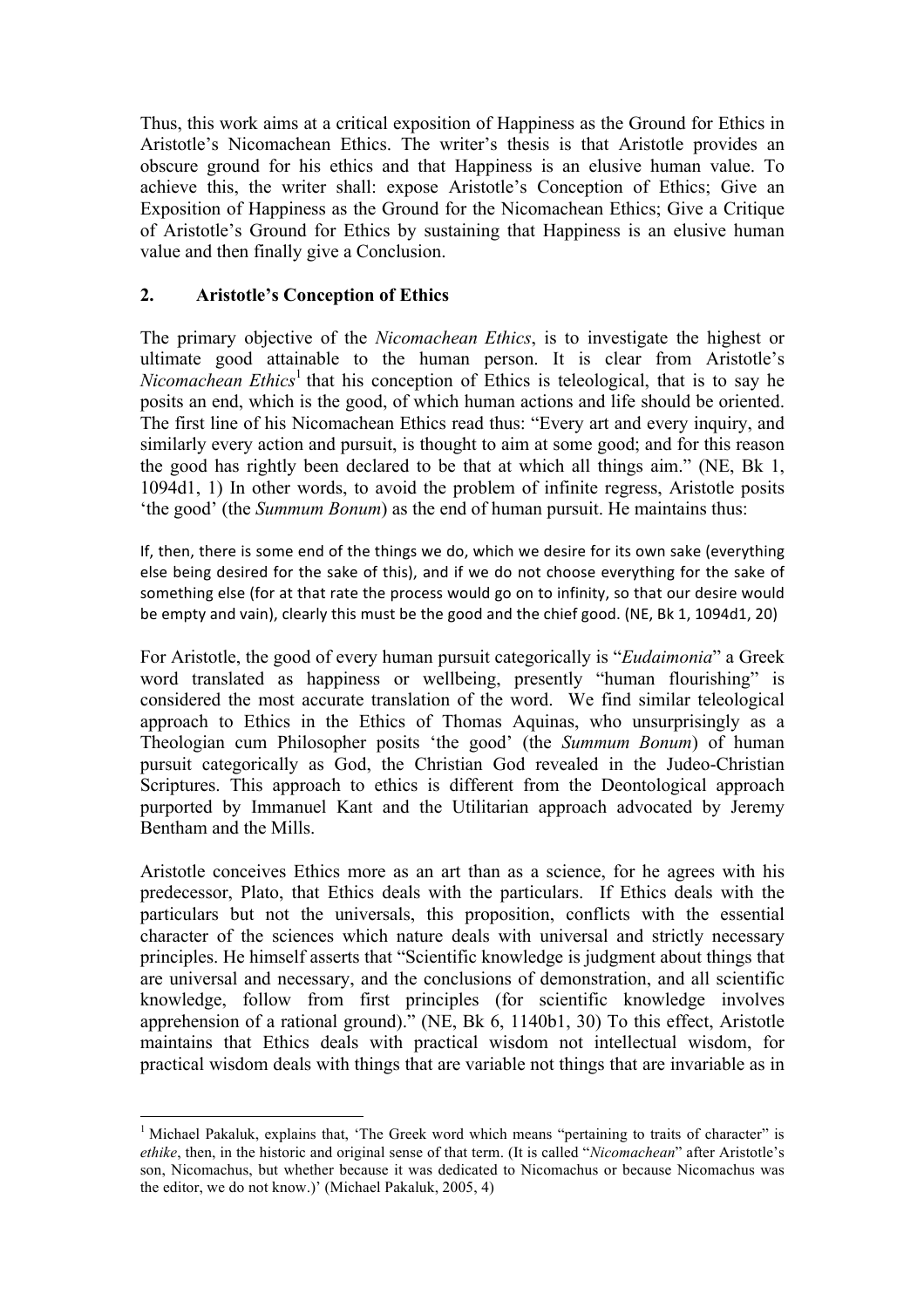science. Hence, practical wisdom deals with the ability to do deliberations. Thus, he asserts:

Practical wisdom, then, must be a reasoned and true state of capacity to act with regard to human goods. But further, while there is such a thing as excellence in art, there is no such thing as excellence in practical wisdom; and in art he who errs willingly is preferable, but in practical wisdom, as in the virtues, he is the reverse. (NE, Bk 1, 1140b1, 20)

Aristotle's Ethics is Virtue-Ethics, not Normative-Ethics as early mentioned. This means that Aristotle does not aim to provide us with principles of judging the right or wrong behaviour or action but he aims at forming a good person, a virtuous person. This motif in ethics is not exclusive to Aristotle or the ancient Greek nation; we find it present in other nations in the classical times. A good example is in the Ethics of Confucius of the classical Chinese nation, where words like 聖人 and 賢人, which means holy and virtuous person respectively, are prevalently used to name the ethical person. Being a virtue-ethics grounded on happiness, which is an activity of the rational part of the soul, Aristotle maintains:

it is natural, then, that we call neither ox nor horse nor any other of the animals happy; for none of them is capable of sharing in such activity. For this reason also a boy is not happy; for he is not yet capable of such acts, owing to his age; and boys who are called happy are being congratulated by reason of the hopes we have for them. (NE, Bk 1, 1100a1, 1)

Hence, Aristotle contends that complete virtue and a complete life, that is to say a mature and experienced life is *conditio sine qua non,* to be happy. He defines virtue as "a state of character concerned with choice, lying in a mean, i.e. the mean relative to us, this being determined by a rational principle, and by that principle by which the man of practical wisdom would determine it." (NE, Bk 2, 1106b, 35-1107a1) A mean for him is the relative middle point between two extremes. He admits that there are a lot of human behaviour where it is very difficult if not impossible to say with certitude where lays the mean. (Cf. NE, Bk 2, 1107a)

# **3. Exposition of Happiness as the Ground for Ethics**

 

We have said above that Aristotle in his Nicomachean Ethics produced a teleological Ethical system, which maintains that ethics ought to be oriented towards an end, a *Summum bonum*, that is to say the chief or highest good. This *Summum bonum* becomes the ground for teleological ethical edifice. For Aristotle, the *Summum bonum* of the human person is Happiness.

In the *Nicomachean Ethics*, Aristotle did not undergo great stress in locating, *Eudaimonia*<sup>2</sup>, which in English has been generally translated as happiness, as the chief good of all rational persons, but he was under severe pain to define or ascertain what precisely happiness is. Using an analogy from inquiries like art, which action and pursuit is usually aimed at a certain good, he contends that the end of which every rational human pursues is happiness. The question is what is happiness? In his interlocution, while stating that many people agree that happiness or well being is that

<sup>2</sup> Claudia Barracchi, maintains that "The word *eudaimonia* evokes the benevolent and beneficial sway of the *daimon*, and, hence, the sense of harmonious connection with or attunement to the *daimonic*." (Claudia Baracchi,2008, 81)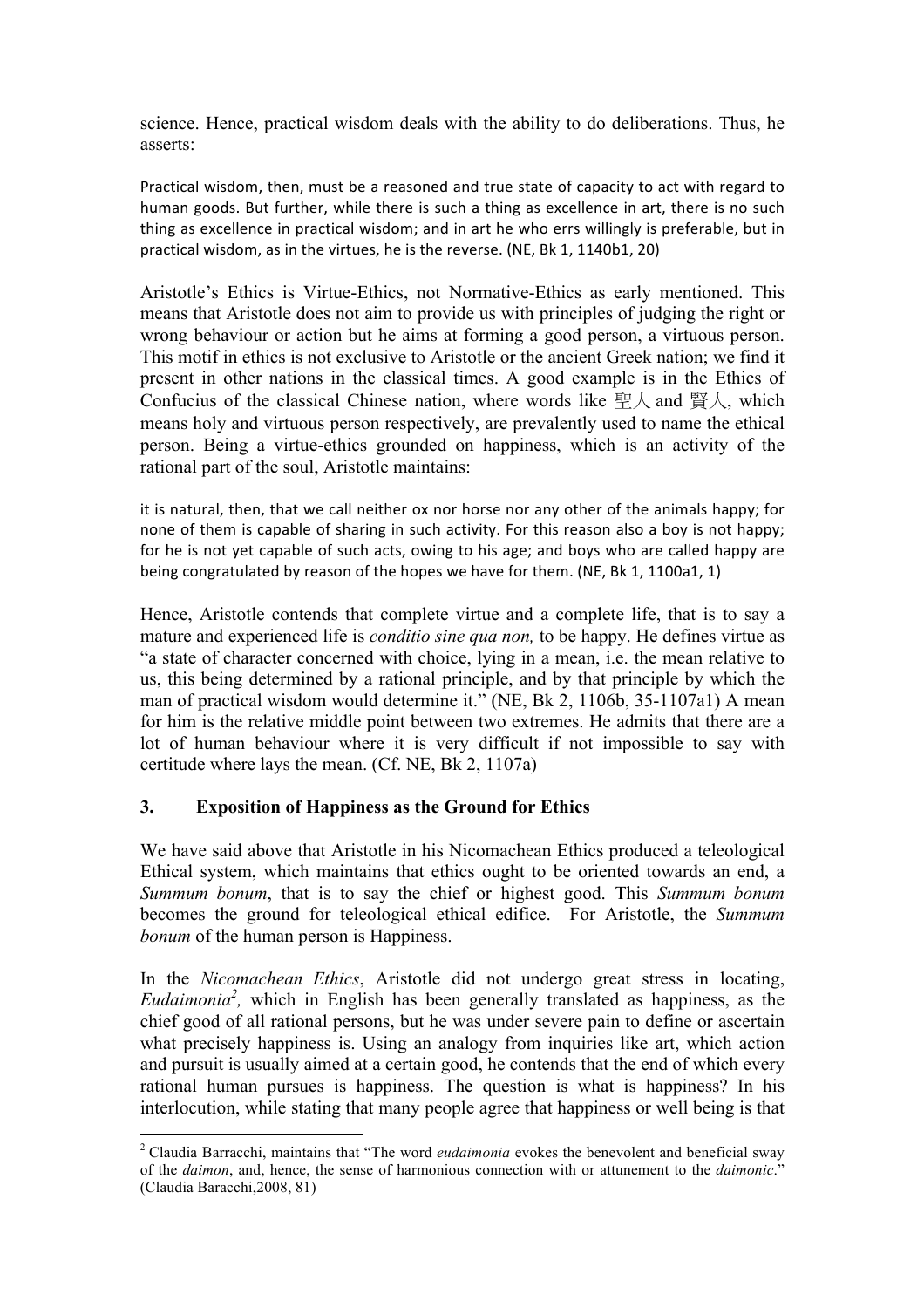of which everyone seeks, he echoes the differing opinions of some people as to what happiness precisely is, saying thus:

Verbally there is very general agreement; for both the general run of men and people of superior refinement say that it is happiness, and identify living well and doing well with being happy; but with regard to what happiness is they differ, and the many do not give the same account as the wise. For the former it is some plain and obvious thing, like pleasure, wealth, or honour; they differ, however, from one another—and often even the same man identifies it with different things, with health when he is ill, with wealth when he is poor; but, conscious of their ignorance, they admire those who proclaim some great ideal that is above their comprehension. (NE, Bk 1, 1095a1, 15)

The above quotation clearly tells us how problematic defining happiness is. Even to this day people differ on what they think or feel happiness is. It, thus, seems that it is by a kind of democratic consensus $3$  that 'happiness' is considered as the highest good of all men and women. Be that as it may, there is no consensus on what happiness is. Nevertheless, what is Aristotle's own understanding or definition of happiness? He defines happiness thus: "happiness is an activity of soul in accordance with perfect virtue." (NE, Bk 1, 1102a1, 5) To this effect, he asserts that "Happiness then is the best, noblest, and most pleasant thing in the world." (NE, Bk 1, 1099a1, 20) Claudia Baracchi, explains this Aristotle's understanding of happiness as: "the highest moment of human finality and projection." (Claudia Baracchi, 2008, 79) This helps to understand, the reinterpretation of happiness as the beatific vision of or in God by the scholastics philosophers, especially, Aquinas. Aristotle himself in the Nicomachean Ethics, realizes the vagueness and elusiveness of his own definition of happiness. Thus, in an effort to make his definition clearer and concrete he added that happiness: Needs the external goods as well; for it is impossible, or not easy, to do noble acts without the proper equipment. In many actions we use friends and riches and political power as instruments; and there are some things the lack of which takes the lustre from happiness, as good birth, goodly children, beauty; for the man who is very ugly in appearance or ill-born or solitary and childless is not very likely to be happy, and perhaps a man would be still less likely if he had thoroughly bad children or friends or had lost good children or friends by death. (NE, Bk 1, 1099a30-1099b1)

The question to Aristotle is: if one needs all the above-mentioned qualities and privileges<sup>4</sup> and in addition to virtue who then can be happy? According to Aristotle's

 

<sup>&</sup>lt;sup>3</sup> Claudia Baracchi, put it thus: "It is thanks to the virtually unanimous agreement that happiness is established as the highest good." (Claudia Baracchi, 2008, 79)

<sup>&</sup>lt;sup>4</sup> It has always been a problem to know if Aristotle posits an activity or many activities as necessary to life a happy life or the ideal life. Gavin Lawrence, contends that "he is not primarily concerned with the question of what activities a human being should value, or be devoted to, an how to juggle them on particular occasions, but rather with the question of what activity, or weave of activities, makes up, or constitutes, the most ideal life for a human (under ideal circumstances). Thus the monism he advocates is one of activity, not of value. He is not crazily saying that the happiest human life is one where we value only one thing, theoretical activity. No, the happiest human life is one whose circumstances are such as to allow us to engage in contemplation as much as a human ever can." (Gavin Lawrence, 1999, 184-192)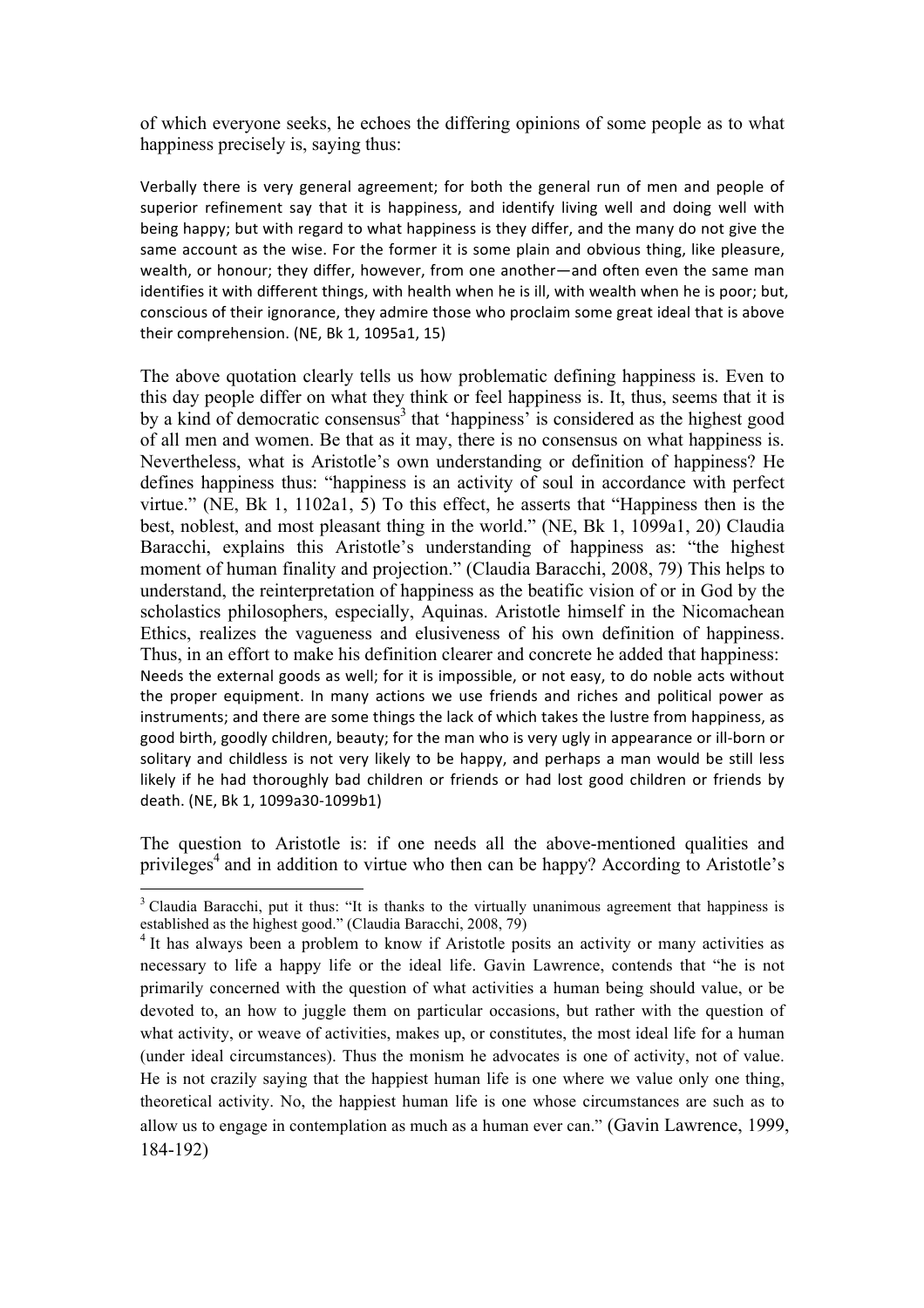standard one should ask, is being happy possible? Doesn't one need to be deified to become happy according to Aristotle's standard?

The above questions lead us to inquire how Aristotle thinks happiness could be acquired. Is it by learning? Is it by habituation? Is it by a sort of training? Is it by divine providence? Or is it by chance? Aristotle thinks that happiness is not god-sent and is not gotten by chance; but thinks rather that happiness "comes as a result of virtue and some process of learning or training, to be among the most godlike things; for that which is the prize and end of virtue seems to be the best thing in the world, and something godlike and blessed." (NE, Bk 1, 1099b1,15) Because happiness comes as a result of virtue, therefore we can praise the virtuous person. Aristotle does not equal happiness with pleasure as the Epicureans do, hence, for Aristotle happiness should not be understood as the opposite of pain. The happy person is the virtuous man or woman who has learnt how to deal with the ups and downs of life. As he maintains:

For neither will he be moved from his happy state easily or by any ordinary misadventures, but only by many great ones, nor, if he has had many great misadventures, will he recover his happiness in a short time, but if at all, only in a long and complete one in which he has attained many splendid successes. (NE, Bk 1, 1100b1,10)

It is clear that, Aristotle understands that his attempt to expound clearly what happiness is, is anything but satisfactory. Thus, he saw the need to write another work, entitle *Eudemian Ethics*. Aristotle commences the discourse in the book I, of the *Eudemian Ethics*, on the need to understand what happiness precisely is. Though, this work's focus is on the Nicomachean Ethics, but since Aristotle decided to make a second effort in readdressing the obscurity and elusiveness lurking in the definition of happiness in the *Eudemian Ethics*, it will be fair to accompany him. Book I and II, of the *Eudemian Ethics*, investigate the idea of happiness. We shall thus investigate these two books, with the hope for any possible clarity and precision.

Aristotle disagrees with the those who attempts to separate: the good, the beautiful and the pleasant. On the contrary, he maintains that "happiness is at once the most beautiful and best of all things and also the pleasantest." (EE, Bk 1, 1214a1,5) Already, here, Aristotle has started a discussion on happiness, by elevating it to a transcendental nature. Anyone, reading this claim of Aristotle on happiness, would quickly ask: What is this most beautiful? What is this best of all things? What is this most pleasant? Any attempt, Aristotle seems to make in clarifying what happiness is, the more obscure it becomes; any attempt to make us grasp the meaning of happiness, the more elusive it becomes. However, we shall be patient with him. Temporarily ignoring the problem inherent in defining happiness, Aristotle proceeds to propose ways by which happiness, in other words, "the good life" or "wellbeing", could be acquired. He raises the question if happiness is acquired by nature or through teaching. In other words, using the parlance of Chinese philosophy, is happiness 天賦予的 (Heaven given) or 後學的 (personal learned). Or is neither acquired by nature nor through teaching? For according to Aristotle, "or by some sort of discipline—for men acquire many qualities neither by nature nor by teaching but by habituation." (EE, Bk1, 1214a1, 15) Aristotle, contending that it is possible that happiness may not be acquired by nature, teaching and habituation, adjures that: "To be happy, to live blissfully and beautifully, must consist mainly in three things, which seem most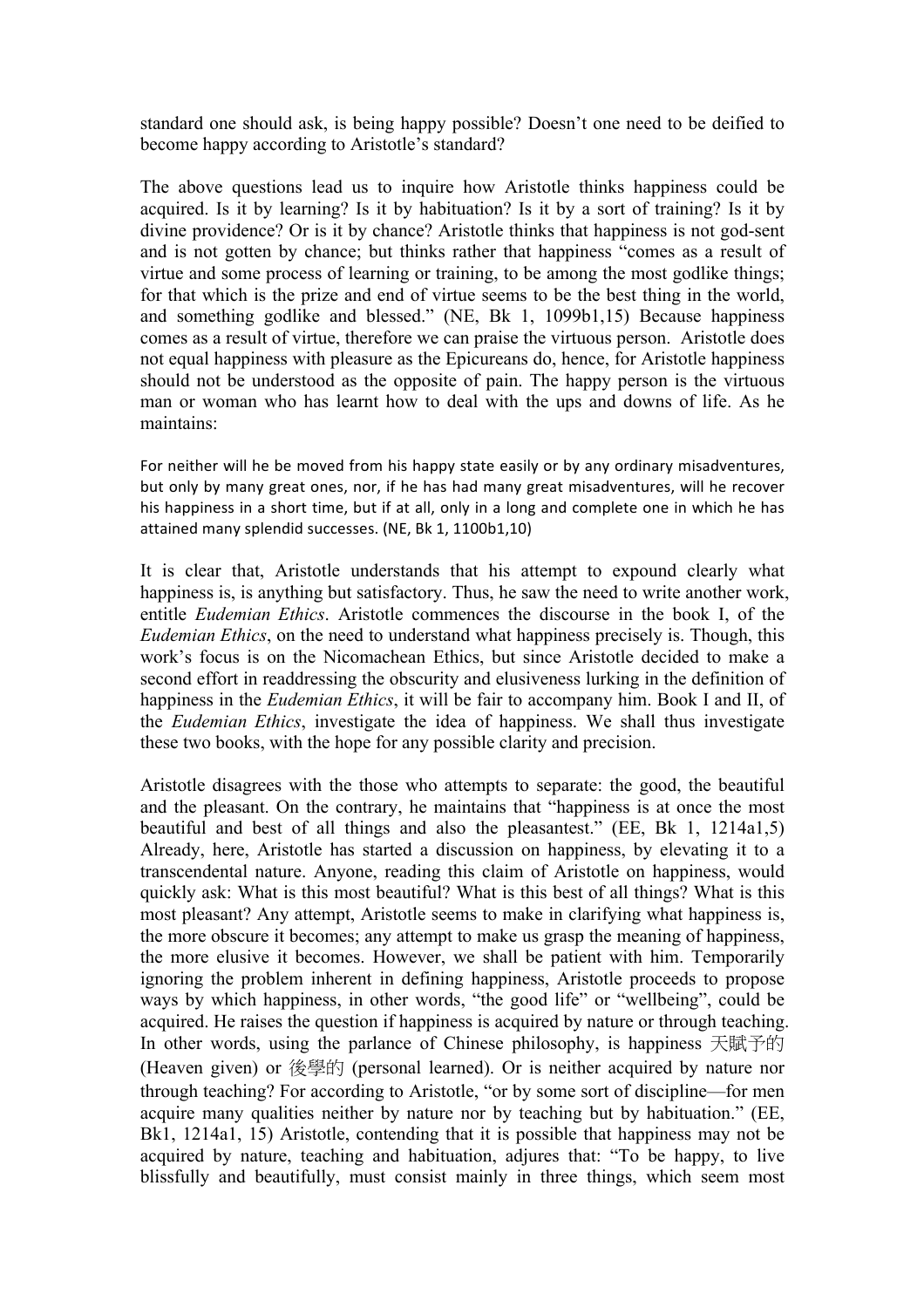desirable; for some say practical wisdom is the greatest good, some excellence, and some pleasure." (EE, Bk1, 1214a1, 30) Aristotle, while sustaining that all animals can enjoy pleasure, dismisses happiness as a property of plants and other animals and argues that only the human beings can be happy. He maintains that "we must regard happiness as the best of what is within the range of action for man." (EE, Bk1, 1217a1, 35) Thus, Aristotle upholds happiness as the virtue of the human person. By virtue, Aristotle, following the Greek understanding, means *arête*, which is the Greek word for 'excellence', of which in English is usually translated as 'virtue.' (c.f., Noel Stewart, 2009, 59) This implies that the excellence of the human person is to live the life of virtue, which means the life of excellence. Aristotle, further argues, that since what distinguishes the human person from other animals is the activity of the soul, reason. It means happiness will imply a life of an excellent use of reason, the use of the rational part of the soul to it fullness. This excellence becomes the good of the human person. Aristotle following his disputations in his work, Metaphysics, also in the Eudemian Ethics, critique the idea of "a good *per se.*" Maintaining, that 'good' is ambiguous, he rather opted for the understanding of 'good' "as an object aimed at." (EE, Bk1, 1218b1, 10) Hence, the good *per se*, the end of all human action, becomes happiness. Happiness, thus, becomes the excellence of the soul; the activity of a good soul. Hence, he holds that, happiness as the activity of a complete life in accordance with complete excellence or virtue.

Though, Aristotle, in Eudemian Ethics, made a serious effort to make the understanding of happiness a little clearer and more specific, the question of attempting to posit happiness as the ground for ethics, remains elusive and obscure. And this is obvious according to Aristotle's own words:

We find confirmation also in the common opinion that we cannot ascribe happiness to an existence of a single day, or to a child, or to each of the ages of life; and therefore Solon's advice holds good, never to call a man happy when living, but only when his life is ended. For nothing incomplete is happy, not being whole. (EE, Bk1, 1219b1, 5)

Solon's advice as quoted in acceptance by Aristotle, simply implies that it will be elusive or deceptive to judge oneself or other persons to be happy while still existing in this mortal life.

# **4. A Critique of Aristotle's Ground for Ethics**

First of all, Aristotle's boldness to be the first to create a systematic work on Ethics needs a resounding praise. Socrates and Plato in an effort to make the day to day concept we use clear tried to help us see the difficulty in defining ethico-political concept like Justice. Furthermore, Plato in his discourse on the Universals proposes the idea of "the Good". And Plato thinks that the noblest pursuit of a rational person is the contemplation of the Good. He opines that it is by this contemplation that we become happy. Notwithstanding the brilliant dialectics of Socrates-Plato on ethical ideas and concept it was with Aristotle that we have a systematic treatise on ethics. No doubt Aristotle is the Ethical Philosopher *par excellence*.

Like the contemporary Greek thinkers of his time, Aristotle developed a *Eudaimonia* Ethics, that is to say ethics that is orientated towards happiness as the chief good of the human person. Aristotle in his Nicomachaen Ethics presents a sustained argument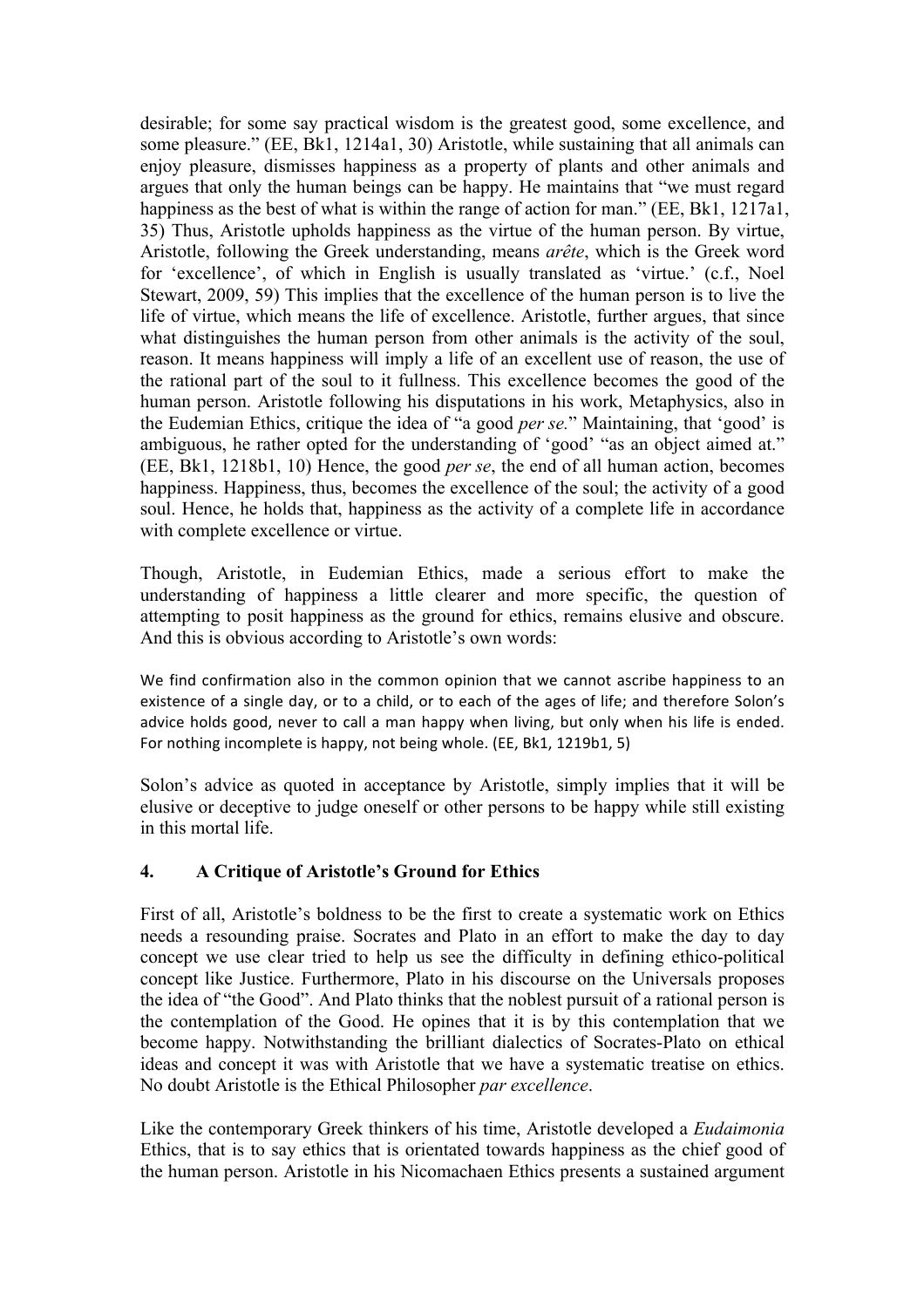for happiness as the ground for ethics. While it may sound plausible to posit happiness as the chief good of all humans, it is the view of this writer that Aristotle built his ethical system on an obscure, vague, relativized and unsystematic ground or foundation. To this effect, J.L. Ackrill maintains: "Like most great philosophical works Aristotle's Nicomachean Ethics raises more questions than it answers. Two central issues as to which it is not even quite clear what Aristotle's view really is are, first, what is the criterion of right action and of moral virtue? and, second, what is the best life for a man to lead?" (J. L. Ackrill, 1980, pp.15-34) Thomas Nagel put this obscurity thus: "The *Nicomachean Ethics* exhibits indecision between two accounts of *eudaimonia*—a comprehensive and an intellectualist account." (Thomas Nagel, 1980, pp.7-14) The intellectualist account is elaborated in the chapter 7 of the book 10, while the comprehensive account is discussed in NE 1178a9. In the intellectualist account, eudaimonia is a rational activity of the soul, that is to say the contemplation of truth and the search for wisdom, in accordance with virtue. While in the comprehensive account, eudaimonia, is an activity to entails the entire life of a person, which includes good health and fortunes with some sorts of luck.

First of all, Aristotle in his Nicomachaen Ethics not only used the analogy of the arts or craft to develop his ethics, he conceives Ethics as an art rather than as a science. Hence, Aquinas contends that though virtue takes the place of art but moral science (Ethics) cannot be said to be an art. (C.f. Thomas Aquinas, 1985, 19) While art deals with things that are variable, scientific knowledge deals with things that are universal and necessary. (c.f. NE, Bk 6, 1140b1, 30) A system cannot be built on variable factors, for variable factors give rise to relativity not objectivity. When an ethics is built on a variable not on necessary and a universal factor, the implication is that the ethical ground cannot be proposed for all. If Ethics should be philosophical it ought to deal with ultimate principle that is consistently necessary and universal in nature. The variable factor of which Aristotle built his Ethics is the Chief Good, which he calls happiness.

Secondly, Aristotle is in pain to establish a precise idea of what the chief good of all human beings is. He admits thus: "Our discussion will be adequate if it has as much clearness as the subject-matter admits of, for precision is not to be sought for alike in all discussions, any more than in all the products of the crafts." (NE, Bk 1, 1094b1, 15) So it is obvious from Aristotle himself that he is building an Ethics on an unclear and imprecise concept—Happiness. Aristotle himself submits that there is no objective agreement on what happiness is. He says, "Verbally there is very general agreement; for both the general run of men and people of superior refinement say that it is happiness, and identify living well and doing well with being happy; but with regard to what happiness is they differ, and the many do not give the same account as the wise." (NE, Bk 6, 1095a1,15) An Ethics of this kind that is built on probability and imprecision cannot be recommended for all. On Critiquing happiness as the ground of Ethics Immanuel Kant has this contention: "the precept of happiness is often so constituted as greatly to interfere with some inclinations, and yet men cannot form any definite and certain concept of the sum of satisfaction of all inclinations that is called happiness." (Immanuel Kant,1993,399) If we cannot form any definite and certain concept of happiness according to Kant, which I certainly agree with, how can a philosophical Ethics be built on it?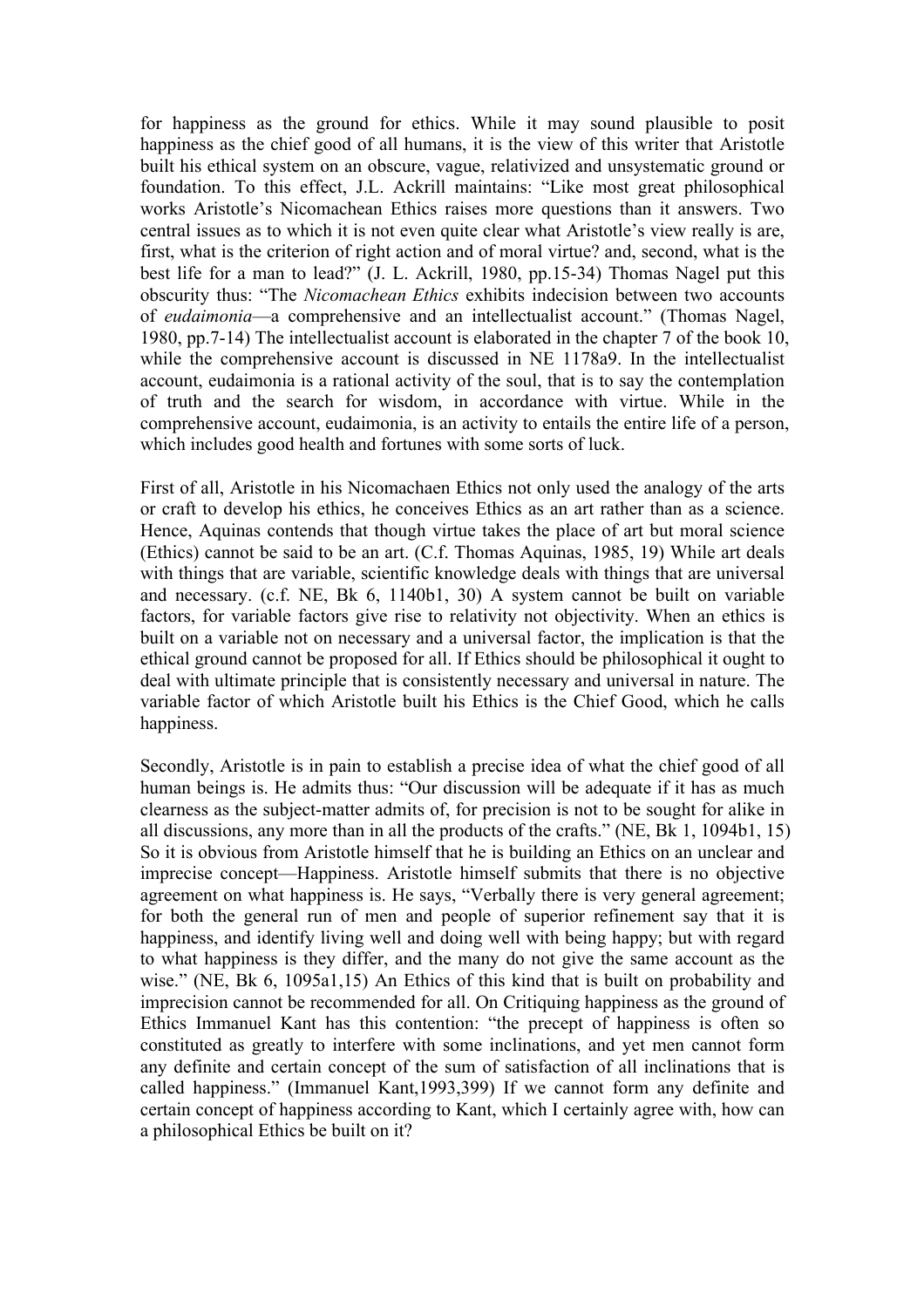Thirdly, based on the above argument it would be bold to contend that Aristotle rather built a religious Ethics rather than a philosophical Ethics. This contention would be sustained not only by looking at his Eudemian Ethics where he talks about the worship and contemplation of God, but more important by considering the analysis of the Greek word eudaimonia, which translation in English is given as happiness. The word eudaimonia has two main components: the prefix "*eu*" and the root word "*daimon*." "*eu*", in Greek language signifies that which is excellent, eminently good and harmoniously. On the other hand, "*daimon*", has a sense of divinity, thus signifies the divine, strangely marvellous or awful, a kind of above human manifestation in a human realm. Thus, the combination of "*eu*" and "*daimon*", will give us a sense of been excellently harmonious with divine. A sense which is similar to the "beatific vision of God" used by medieval theologians and philosophers. Little wonder that Aristotle's eudaimonia ethics became appealing to religious thinkers, especially Thomas Aquinas who later in the middle Ages building on Aristotle's Ethics brought Aristotle's *Summum Bonum* to its must sublime conclusion, God, the Christian God.

# **5. Conclusion**

Finally, as a way of conclusion it is to be noted that the objective of this paper, is not a critique of virtue ethics, or an attempt to replace virtue ethics with other forms of ethical theories. The writer strongly thinks that, virtue ethics, is still more comprehensive and appealing than any other modern ethical theories. However, the writer has a serious problem in understanding how, happiness, which is an elusive and obscure concept or idea will be established as the ground for philosophical ethics by Aristotle in his Ethics. The writer would rather suggest that the virtue ethics of Aristotle should be complemented with the virtue ethics of the Confucian philosophy which is grounded on relationship not on happiness. Chinese ethical and political philosophy is built on the concept of a five cardinal relationships, known as  $\pm \hat{m}$ : relationships between ruler and subject (君臣), father and son( $\Diamond \neq$ ), husband and wife(夫婦), brothers(兄弟), and friends(朋友). While, appealing to the relationship model of virtue ethics in the Chinese philosophy, the writer does not exclude the level of relationships to the five mentioned above, which are clearly humanistic. For there are also transcendental levels of relationship, which includes the transcendental selfconscious experience of oneself as a subjective person and the transcendental relationship with the Ultimate reality of all things. It is thus, in the committed effort to live and maintain a life in the relationships we are engaged in, that can possible produced happiness, however, we subjectively conceive it. Happiness thus, is not the ultimate good but a by-product of committed relationship or union, which should be the ultimate good. Hence, one should not seek happiness, for one cannot find it, because one do not know what happiness is.

Thus far, this work aimed at a critical exposition of Happiness as the Ground for Ethics in Aristotle's Nicomachean Ethics. The writer's thesis was that Aristotle provides an elusive and obscure ground for his Ethics. To achieve this, the writer did the following: exposed Aristotle's Conception of Ethics; Gave an Exposition of Happiness as the Ground for Ethics; Gave a Critique of Aristotle's Ground for Ethics and then finally gave a conclusion.